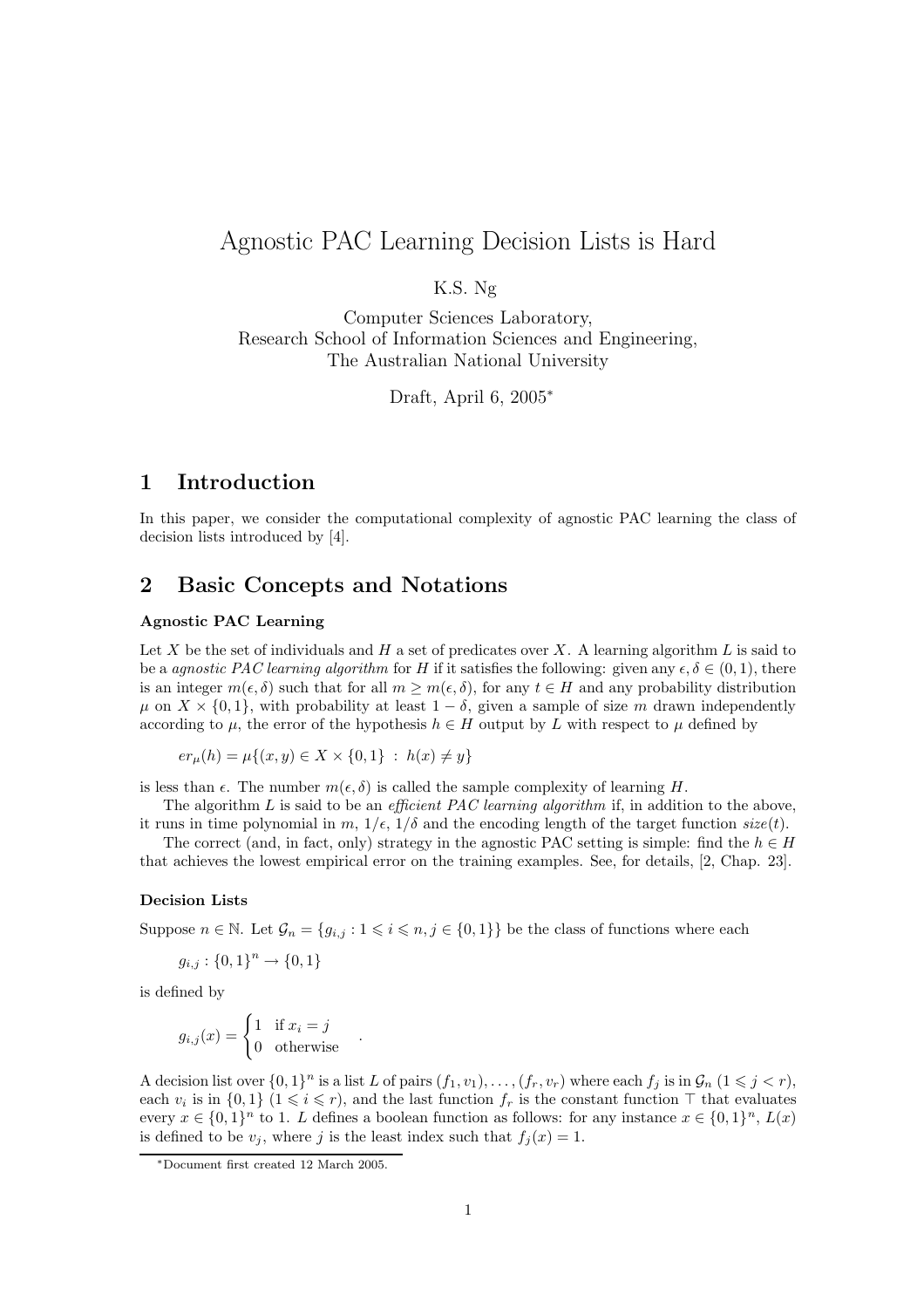**Definition 1.** We define  $DL(n)$  to be the set of all boolean functions from  $\{0,1\}^n$  to  $\{0,1\}$  that can be represented as a decision list.

**Definition 2.** We define  $LT(n)$  to be the set of all boolean functions from  $\{0,1\}^n$  to  $\{0,1\}$  that can be represented in the form

$$
f(x) = \operatorname{sgn}\left(\sum_{i=1}^{n} w_i x_i + b\right)
$$

where  $w_i, b \in \mathbb{R}$  and sgn :  $\mathbb{R} \to \{0, 1\}$  has the following definition:  $sgn(x) = 1$  iff  $x \ge 0$ .

Lemma 3.  $DL(n) \subseteq LT(n)$ .

*Proof.* We repeat a proof from [1] here. Consider an arbitrary  $f(\mathbf{x}) \in 1-DL(n)$ . We show that  $f(\mathbf{x})$  is equivalent to some  $g(\mathbf{x}) = sgn(\langle \mathbf{w} \cdot \mathbf{x} \rangle - b) \in LT(n)$ , proceeding by induction on the number of pairs n in f. When  $n = 1$ , f is either  $(\top, 0)$  or  $(\top, 1)$ . In the first case, putting  $\mathbf{w} = \mathbf{0}$  and  $b = 1$ suffices. In the second case, we put  $\mathbf{w} = \mathbf{0}$  and  $b = -1$ . Consider now the case when  $n = r + 1$ for some  $r \in \mathbb{N}$ . That is,  $f = (f_1, v_1), (f_2, v_2), \ldots, (f_{r+1}, v_{r+1})$ . By the inductive hypothesis, the sub-list  $(f_2, v_2), \ldots, (f_{r+1}, v_{r+1})$  can be represented as a threshold function  $sgn(\langle \mathbf{w}' \cdot \mathbf{x} \rangle - b')$ . The following are four possible configurations for  $(f_1, v_1)$ :

 $(g_{i,1}, 1), (g_{i,1}, 0), (g_{i,0}, 1), (g_{i,0}, 0).$ 

We'll assume that **w** and b can be expressed in the following forms:  $\mathbf{w} = \mathbf{w}' + M\mathbf{e}_i$  and  $b = b' + k$ for some M and k, where  $e_i$  is the vector that has 1 at the *i*-th position, and 0 everywhere else. The task is then to find the values of  $M$  and  $k$  for each of the four cases. We'll consider the first case here. Given an arbitrary input **x**, if  $x_i = 0$ , then we want

$$
\langle \mathbf{w} \cdot \mathbf{x} \rangle - b = \langle \mathbf{w}' \cdot \mathbf{x} \rangle - b'.
$$

Since  $\mathbf{x}_i = 0$ ,  $\langle \mathbf{w} \cdot \mathbf{x} \rangle = \langle \mathbf{w}' \cdot \mathbf{x} \rangle$ , giving us the condition  $b = b'$ . That is,  $k = 0$ . If  $\mathbf{x}_i = 1$ , we need  $\langle \mathbf{w} \cdot \mathbf{x} \rangle - b \ge 0$ , giving the condition  $M + \langle \mathbf{w}' \cdot \mathbf{x} \rangle - b' \ge 0$ . Denoting by  $||\mathbf{w}'||_1$  the 1-norm of w' and noting that  $-||\mathbf{w}'||_1 \leq \langle \mathbf{w}' \cdot \mathbf{x} \rangle \leq ||\mathbf{w}'||_1$ , it is sufficient to put  $M = ||\mathbf{w}'||_1 + |b'|$  here. Proceeding in a similar fashion for the remaining cases, we get  $M = -(||\mathbf{w}'||_1 + |b'| + 1)$ ,  $k = 0$  for the second case;  $M = -(||\mathbf{w}'||_1 + |b'|)$ ,  $k = -M$  for the third case; and  $M = ||\mathbf{w}'||_1 + |b'| + 1$ ,  $k = M$  for the last case.  $\Box$ 

## 3 Finding the Most Accurate Decision List is Hard

We adapt, with corrections, the proof of Theorem 24.2 in [2] here.

### The DL-Fit Problem

The DL-Fit problem is as follows.

DL-Fit Instance:  $z \in (\{0,1\}^n \times \{0,1\})^m$  and an integer k between 1 and m. Question: Is there  $h \in DL(n)$  such that  $\hat{er}(h, z) \leq k/m$ ?

Here,  $\hat{er}(h, z) = |\{(x, y) \in z : h(x) \neq y\}|/m$ .

### The Vertex-Cover Problem

A graph  $G = (V, E)$  consists of a set V of vertices and a set E of edges. We assume that each vertex in V is labelled with a number from  $\{1, 2, \ldots, |V|\}$  and an edge in E connecting vertex i and vertex j is denoted ij. A vertex cover of a graph  $G = (V, E)$  is a set  $U \subseteq V$  of vertices such that for every edge ij in E, at least one of the vertices i, j belongs to U. The following VERTEX-COVER problem is known to be NP-hard [3].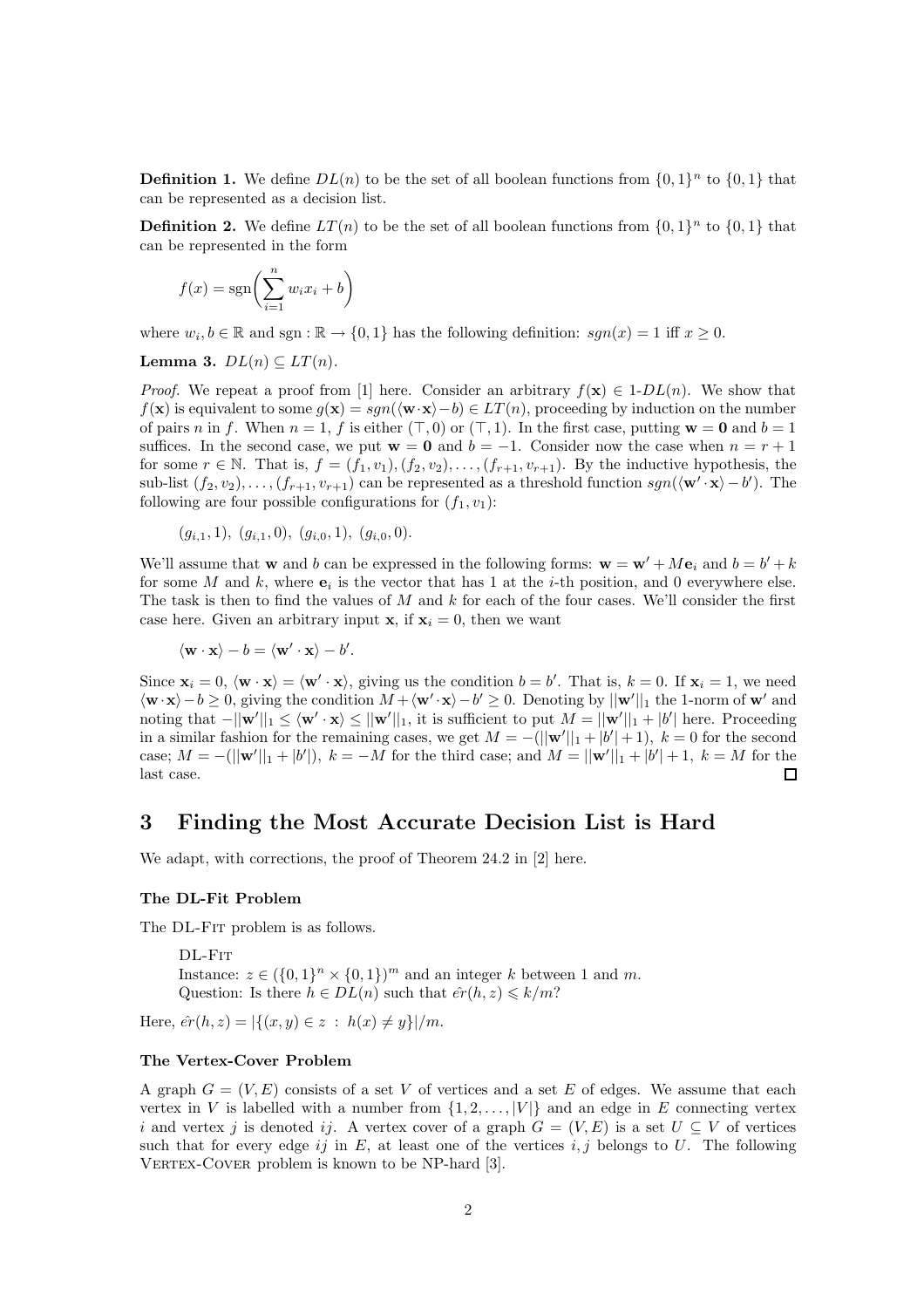VERTEX-COVER Instance: A graph  $G = (V, E)$  and an integer  $k \leq |V|$ . Question: Is there a vertex cover  $U \subseteq V$  such that  $|U| \leq k$ ?

#### Reduction from Vertex-Cover to DL-Fit

We now show that given an instance of VERTEX-COVER, we can construct (in polynomial time) an instance of DL-FIT (of a size polynomially related to that of the instance of VERTEX-COVER) in such a way that the answer to the constructed DL-Fit problem is the same as the answer to the original VERTEX-COVER problem.

Consider an instance  $(G = (V, E), k)$  of VERTEX-COVER where  $|V| = n$  and  $|E| = r$ . The size of the instance is  $\Omega(r+n)$ . We construct  $z(G) \in (\{0,1\}^n \times \{0,1\})^{r+n}$  as follows. For any two integers i, j between 1 and n, let  $e_{i,j}$  denote the binary vector of length n with ones in positions i and j and zeroes everywhere else. The sample  $z(G)$  consists of the labelled examples  $(e_{i,i}, 1)$ for  $i = 1, 2, \ldots, n$  and, for each edge  $ij \in E$ , the labelled example  $(e_{i,j}, 0)$ . The size of z is  $(r+n)(n+1)$ , which is polynomial in the size of the original VERTEX-COVER instance.

**Example 4.** Consider the graph  $G = \{ \{1, 2, 3, 4\}, \{11, 12, 13, 14, 23, 33\} \}$ . Then we have

 $z(G) = \{(1000, 1), (0100, 1), (0010, 1), (0001, 1),$  $(1000, 0), (0010, 0), (1100, 0), (1010, 0), (1001, 0), (0110, 0)$ 

**Lemma 5.** Given any graph  $G = (V, E)$  with n vertices and r edges and any integer  $k \leq n$ , let  $z(G)$  be as defined above. Then there is  $h \in DL(n)$  such that  $\hat{er}(h, z(G)) \leq k/(n+r)$  if and only if there is a vertex cover of  $G$  of cardinality at most  $k$ 

*Proof.* ( $\rightarrow$ ) Suppose there is such an  $h \in DL(n)$ . By Lemma 3, there is an  $h' \in LT(n)$  that is equivalent to h. We represent h' by its weights  $w = (w_1, w_2, \ldots, w_n, b)$ . We construct a subset U of V as follows.

- 1. For each  $(e_{i,i}, y) \in z(G)$ , if  $h'(e_{i,i}) = 0$ , then include i in U.
- 2. For each  $(e_{i,j}, 0) \in z(G), i \neq j$ , if  $h'(e_{i,j}) = 1$ , then include either one of i, j in U.

The set U so-constructed contains at most k vertices since  $\hat{er}(h', z(G)) = \hat{er}(h, z(G)) \leq k/(n+r)$ . We now show that U is a vertex cover for G. Consider an arbitrary edge  $i\dot{j}$  in E. If either  $h'(e_{i,i}) = 0$  or  $h'(e_{j,j}) = 0$  then we're done. Suppose not, that is,  $h'(e_{i,i}) = h'(e_{j,j}) = 1$ . Then we may deduce that

 $w_i \geq b$  and  $w_j \geq b$ .

This implies that  $h'(e_{i,j}) = 1$ . Because of the way U is constructed, it follows that at least one of the vertices  $i, j$  is in U. Since  $ij$  is an arbitrary edge, we conclude that U is indeed a vertex cover.

(←) Suppose  $U = \{i_1, \ldots, i_{|U|}\}$   $\subseteq$  V is a vertex cover of G and  $|U| \le k$ . We define  $h \in DL(n)$ to be

$$
h = (g_{i_1,1},0), \ldots, (g_{i_{|U|},1},0), (\top,1).
$$

We claim that  $\hat{er}(h, z(G)) \leq k/(n+r)$ . Observe that if  $ij \in E$ , then since U is a vertex cover, one of i, j belongs to U and thus  $h(e_{i,j}) = 0$ . This means that all the examples in  $z(G)$  arising from the edges of G are correctly classified. Consider now examples in  $z(G)$  of the form  $(e_{i,i}, 1)$ . We have  $h(e_{i,i}) = 0$  if  $i \in U$  and  $h(e_{i,i}) = 1$  otherwise. It follows that

$$
\hat{er}(h, z(G)) = \frac{|U|}{n+r} \leqslant \frac{k}{n+r}.
$$

 $\Box$